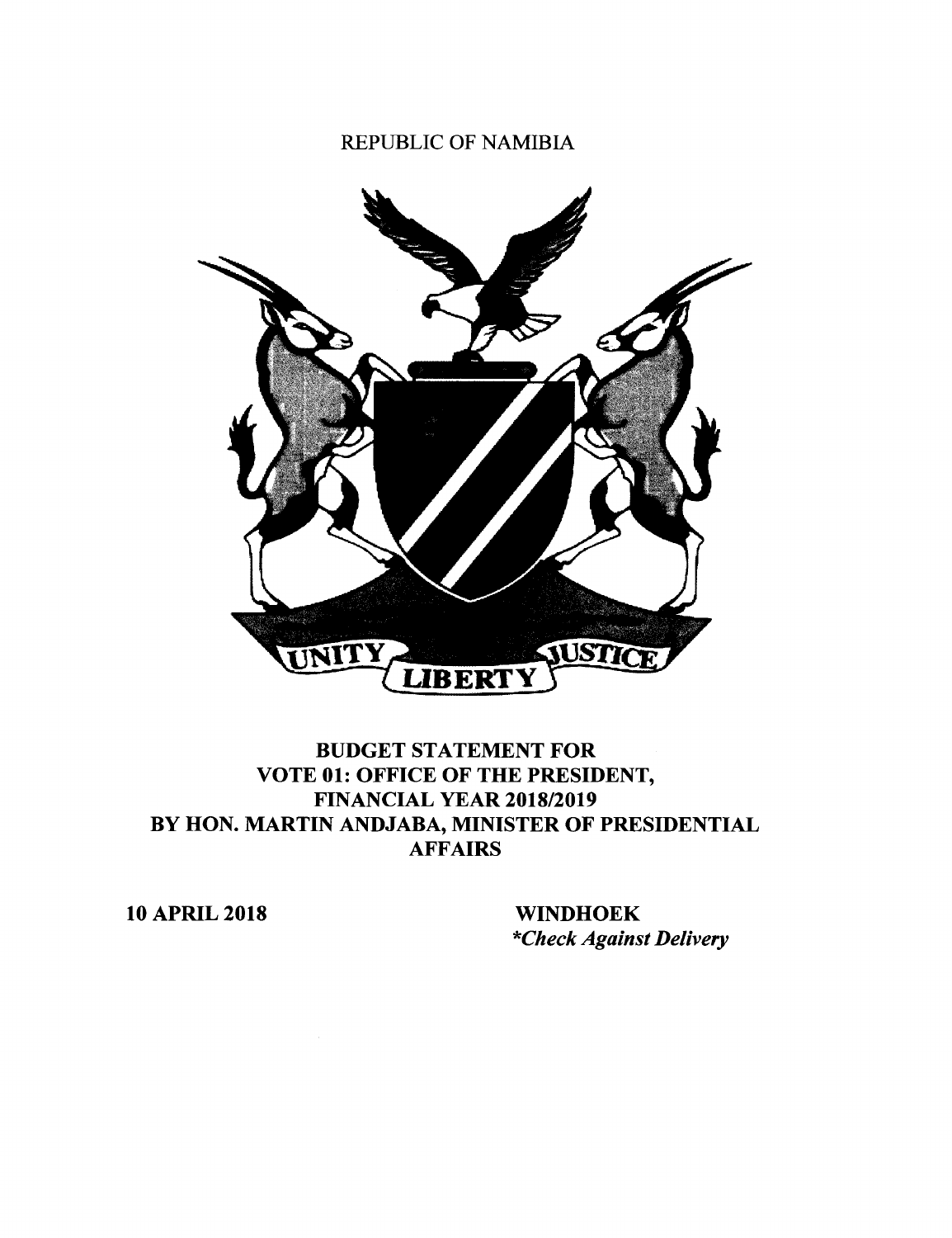## Honourable Speaker,

It is a great honour for me to stand here today as the newest Member of this august house. Following my appointment by His Excellency Dr. Hage G. Geingob, I was sworn in as Member of the National Assembly, barely two weeks ago, on 28 March and as Minister of Presidential Affairs on 6 April. This, I believe, is what is referred to as hitting the ground running. Honourable Speaker, I am ready to discharge my duties as Member of this House and as Minister of Presidential Affairs. I wish to thank the Honourable Speaker for allowing me to table the budget of the Office of the President before I have delivered my Maiden Statement to this august Chamber. This is a clear indication that this house is setting an example that efficiency in service delivery to the nation must always come first. Thank you very much Honourable Speaker. May I also take this opportunity to express my immense gratitude to His Excellency Dr. Hage Geingob for the honour he accorded to me to serve as a Lawmaker and a Member of his executive team.

I rise to table the budget estimates for Votel: Office of the President for the *2018/2019* Financial Year. As it has been the case for the past three years, the budget estimates make provision for the following components in the Presidency, namely the Private Office of the President; Office of the Vice President; Directorate Former Presidents Support Services; Namibia Central Intelligence Service and the Departments responsible for Household and Administration; Executive Policy Services and Research; Marginalized Communities and Disability Affairs. The office of the Minister of Presidential Affairs is part of these components.

I wish to inform the House that while Veterans Affairs resorts under the Presidency, the unit is budgeted for under Vote 31, with a different Accounting Officer. This Vote is tabled and motivated separately. I also wish to inform the House that, in order to promote greater efficiency and versatility, we have started to transfer the units responsible for marginalized communities and persons with disabilities under Vote 31 as from the next Financial Year.

I should also mention that the three units dealing with veterans' affairs, marginalized communities and disability issues resort directly under the Vice President, who is tasked to provide guidance and clear focus in the implementation of programmes and policies in these national priority areas.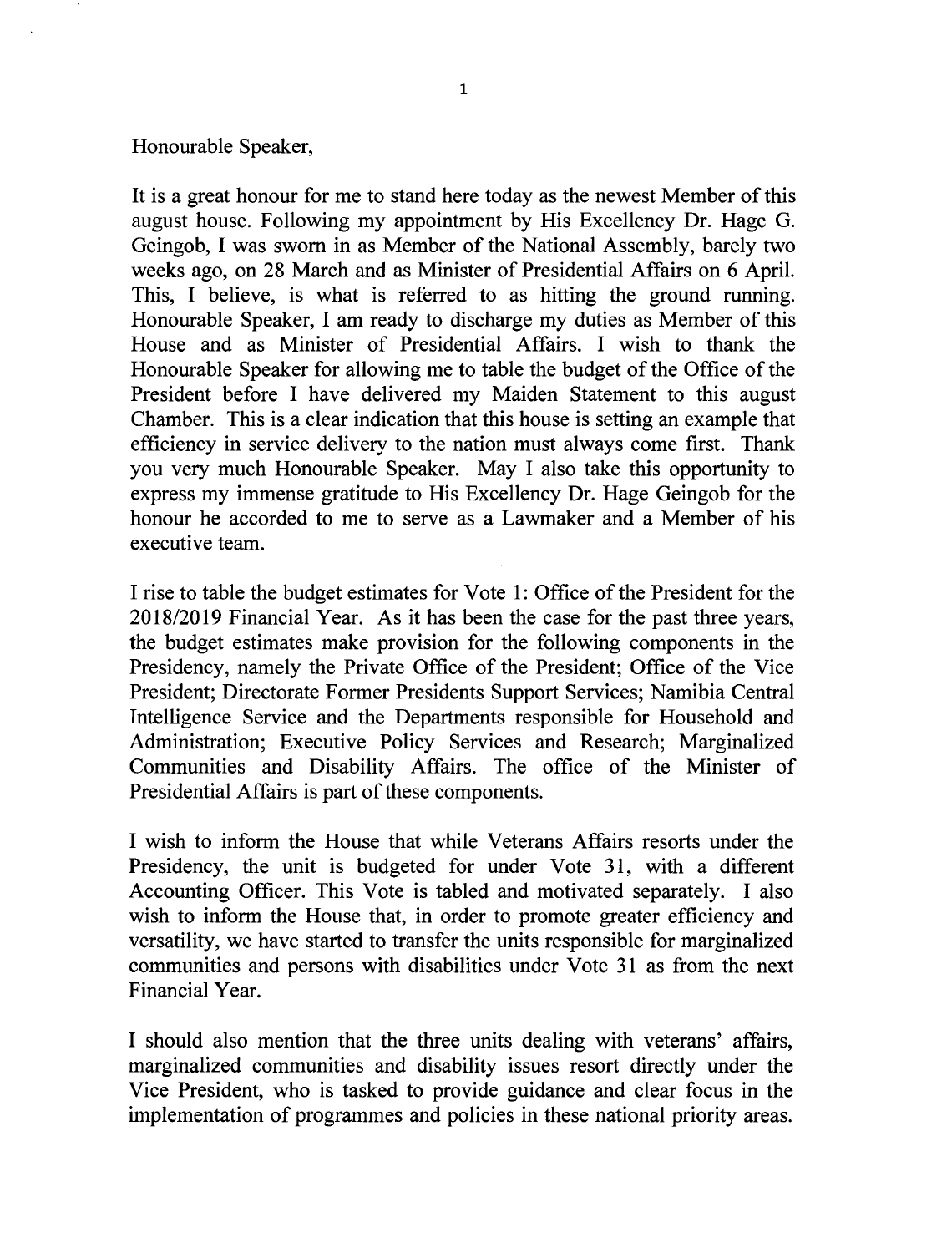The first Vice President of our Republic, Dr. Nickey Iyambo demonstrated his unwavering dedication to the well-being of our veterans over the years, and we have no doubt that the current Vice President, Dr. Nangolo Mbumba will continue to build on this strong foundation.

Honourable Chairperson of the Whole House Committee,

The 2018/2019 national budget was tabled against the backdrop of fiscal consolidation measures aimed at reducing public expenditure and focusing resources at targeted priority areas that will spur economic growth and job creation, especially among the youth.

As an office, we are committed to implementing our programmes, not only efficiently, but effectively within the allocated resource envelope in order to achieve our set goals and desired results. We will, therefore, not relent in our efforts to ensure that we provide unsurpassed services of the highest quality and support to the Head of State to carry out his constitutional mandate of serving and leading this nation. We will also continue to ensure that the units providing support services to Namibia's former Presidents to carry out their duties with utmost dedication at all times. The Presidency is at the apex of our civil service and must, as a matter of course, lead by example.

My pledge as Minister of Presidential Affairs is that I aim to live by and inculcate this sense of mission during my tenure of duty. It is a poignant moment for that, as the Order Paper shows, I am tabling this budget one day before His Excellency Dr. Geingob delivers the 2018 State of the Nation Address, during which he will report to the nation on the performance of Government during the passing Financial Year and set out policies for the new ensuing Financial Year.

It is in our own interest as a nation to adopt a can do attitude, to work with single-minded determination and commitment to achieve our stated goals. This should be our national mindset, going forward. Although the country faces economic headwinds, when we rally together, we shall weather the storm. In this regard, I agree with the sentiment expressed by many leaders in our country that we must tighten our belts and be prepared to do more with less.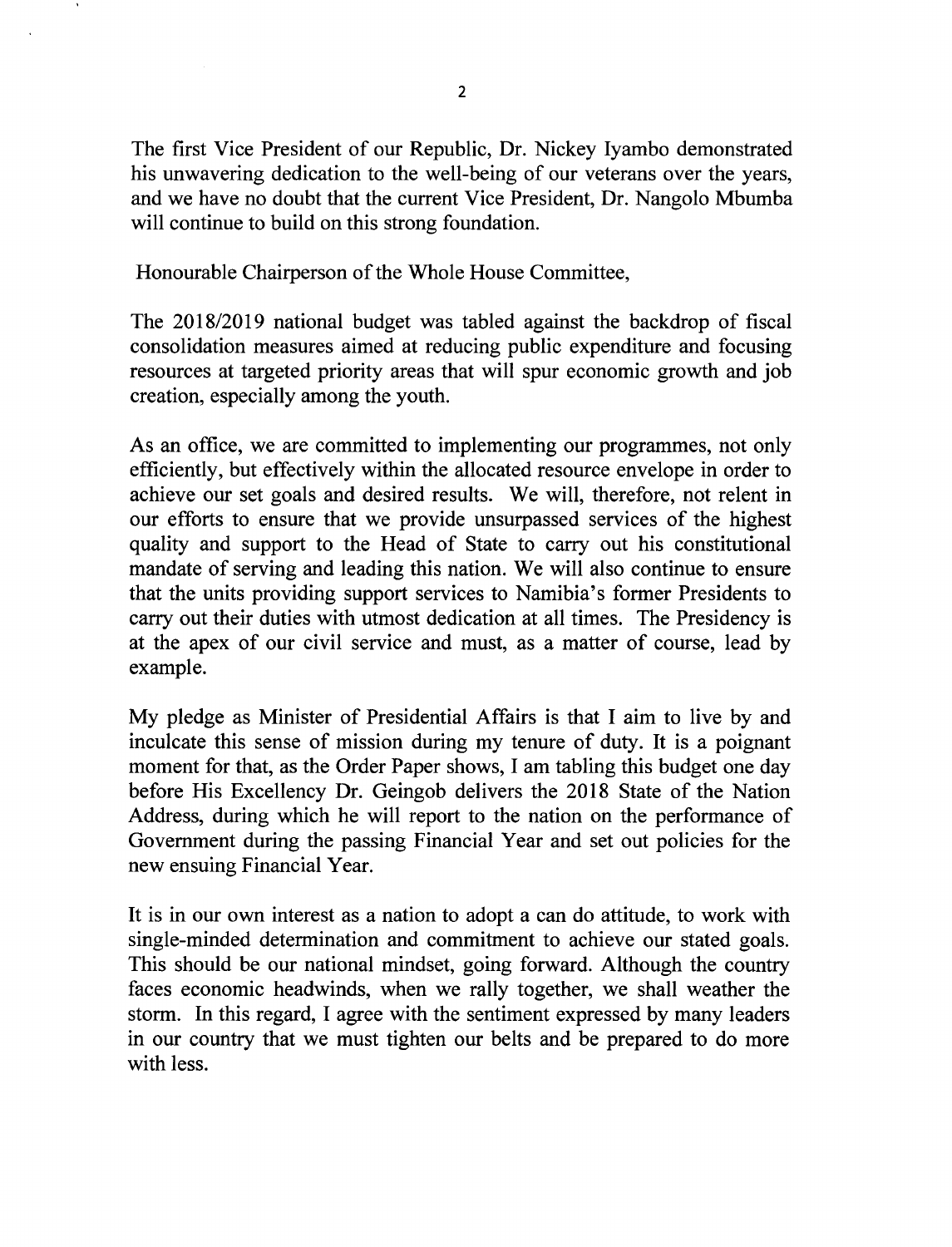Despite the economic downturn, many Offices, Ministries and Agencies will report on notable achievements as they table their budgets in this house. In many ways, this is driven by the strong leadership and vision provided by the Presidency as set out in the Harambee Prosperity Plan, with a focus and measurable targets for poverty eradication, economic growth and infrastructure development. The resources allocated under Vote 1 enable us to carry out the necessary oversight roles and advisory services to the Head of State.

Honourable Chairperson of the Whole House Committee,

For ease of reference, I will follow the tabulation laid out in the Appropriation Bill in presenting the different Programmes under Vote 1. The budget estimate for *2018/2019* Financial Year of the Office of the President is N\$411,510,000 (Four Hundred and Eleven Million, Five Hundred and Ten Thousand).

By way of comparison, in the *2017/2018* Financial Year, the budget allocation was N\$608,535,000 (Six Hundred and Eight Million, Five Hundred and Thirty Five Thousand Namibia Dollars). This represents a decrease of N\$197,025,000-00 (One Hundred and Ninety Seven Million and Twenty Five Thousand Namibia Dollars) or 32 percent in total, reflecting the depth of the cost cutting measures introduced by Government.

Of the total allocation, N\$375,519,000-00 (Three Hundred and Seventy Five Million, Five Hundred and Nineteen Thousand) is operational, while the remaining N\$35,991,000-00 (Thirty Five Million Nine Hundred and Ninety One Thousand) is for the development budget. These figures represent a decrease of N\$86,939,000-00 (Eighty Six Million Nine Hundred and Thirty Nine Thousand) in the operational budget, and N\$110,086,000-00 (One Hundred and Ten Million, Eighty Six Thousand Namibia Dollars) in the development budget as compared to the last Financial Year.

Let me now turn to the programmes under Vote 1: Office of the President.

Programme 1 - Supervision and Support Services

There are two sub-programmes under this allocation, namely State Security Services with a total allocation of N\$ 160, 623,000-00 (One Hundred and Sixty Million, Six hundred and Twenty Three Thousand).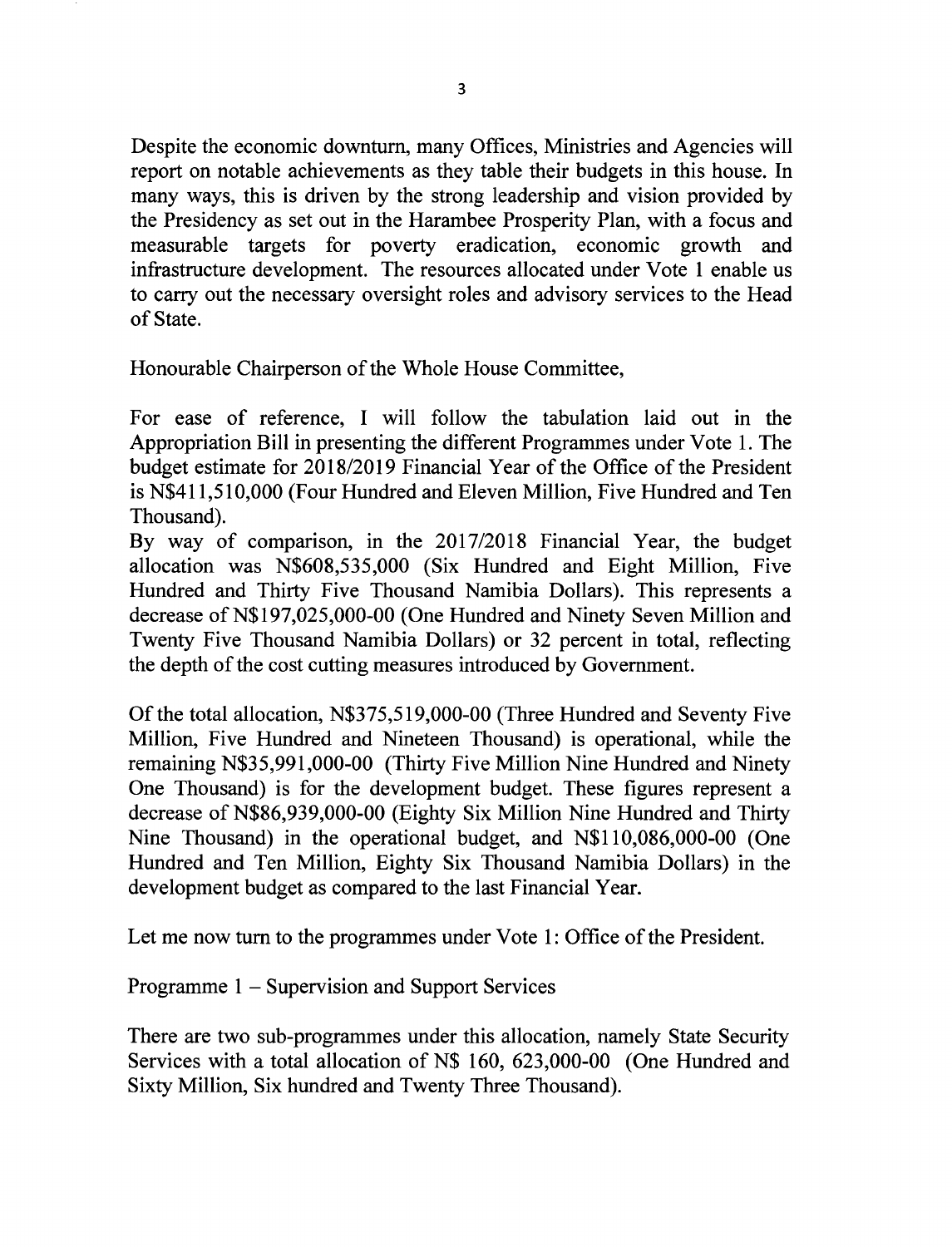This is further divided into N\$124, 632,000-00 (One Hundred and Twenty Four Million, Six Hundred and Thirty Two Thousand) Operational and N\$ 35, 991,000-00 (Thirty Five Million Nine Hundred and Ninety One Thousand) for the Development Budget.

The Support Services sub-programme is allocated a total amount of N\$63,177,000-00 (Sixty Three Million One Hundred and Seventy Seven Thousand Dollars), for operational purposes only.

The Objectives of this Programme are as follows:

- To support the Executive Branch of Government to act in national interest and uphold the dignity of the Office of the President.
- To ensure that the Namibian Central Intelligence Service (NCIS) detects and identifies threats or potential threats to the security of Namibia and thereby contribute to the maintenance of peace, security and stability in the country.

The main activities under the Programme include:

Effective gathering of intelligence in order to detect threats to Namibia's constitutional and democratic order as well as sharing of intelligence with stakeholders and role players in order to protect the national interest of Namibia.

Other activities include carrying out executive assignments, providing for logistical and procurement requirements, capacity building, maintenance of infrastructure and improvement of public service delivery.

Programme 2: Marginalized Communities and People with Disabilities

This programme is also divided into two sub-programmes, namely Marginalized Communities and Disability Affairs. The former is allocated a total amount of N\$65,807,000-00 (Sixty Five Million Eight Hundred and Seven Thousand) for operational purposes only, while the allocation for the latter is N\$19,437,000-00 (Nineteen Million Four Hundred and Thirty Seven Thousand), also for operational purposes. These allocations reflect the impact of the cost reduction measures implemented this financial year in order to curb public expenditure.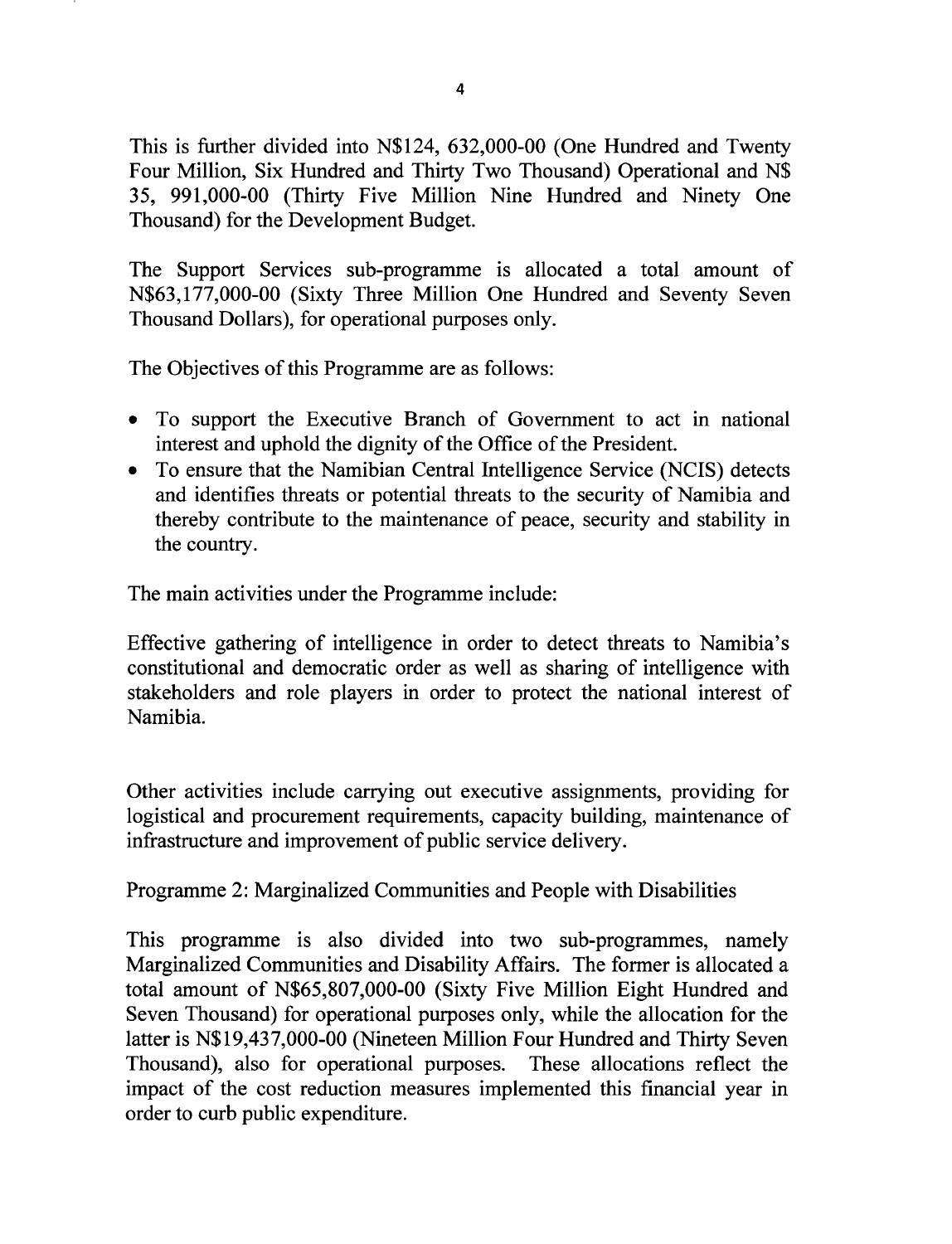While some services will be negatively affected by these measures, Government remains strongly committed to providing services to beneficiaries in these priority areas.

By any measure, this Programme has noble objectives, which are aimed at improving the living conditions of some of the most vulnerable communities in our society and integrate them into the broader Namibian house. As the President has said, no one should feel left out.

Broadly, the objectives of the programme include the integration of the San, Ovatue and Ovatjimba communities and people with disabilities into the mainstream economy. In terms of specific activities, it is under this programme that the education for young people from the San communities is catered for through the San Education Support Programme.

Under this programme, beneficiaries are identified and the responsible unit facilitates the enrolment of students in schools and tertiary education institutions. In addition, the division coordinates the construction of permanent school buildings and teachers houses at various settlement centres for the benefit of these communities.

Resettlement and Relocation

Many members of marginalized communities are disproportionately affected by landlessness. It is for this reason that access to land is a crucial and key factor in integrating the affected communities. In this regard, the Presidency has worked closely with the Ministry of Land Reform to allocate land to members of the San, Ovatue and Ovatjimba communities. These efforts have already born fruit as hundreds of members from these communities have bene fitted from resettlement in both communal and commercial areas.

The following activities were undertaken under the resettlement support program:

- Post resettlement support continues to be provided to beneficiaries at targeted resettlement farms and villages.
- These include support to agronomic and horticultural projects, as well as the supply of materials and equipment.
- Some members of the San communities at Oshivelo were relocated to Farm Ondera in Oshikoto Region.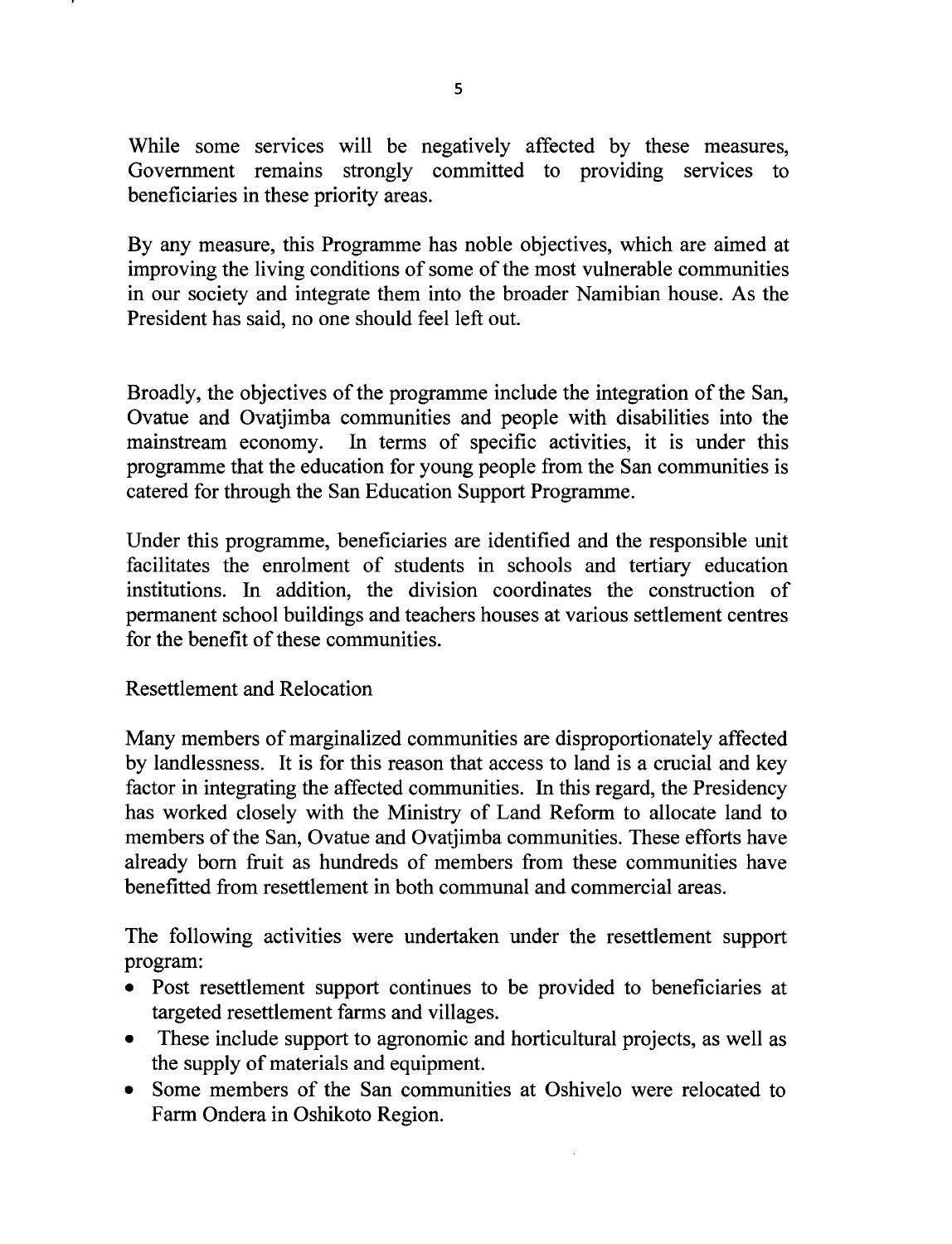- This has gone hand in hand with financial support to ensure sustainable production by not less than 50 workers at the farm. Over N\$I, 2 million has been spent on this activity in the last Financial Year.
- The Presidency works hand-in-hand with other Offices, Ministries and Agencies to provide essential services such as clean drinking water, health care and other post-resettlement services to San communities who are resettled. **In** total, 20 houses are earmarked for construction at Corridor 17. A three bedroom house has already been completed at a cost of N\$410,000. Other sites have been earmarked for the relocation of San Communities in Otjinene, Epukiro and Eiseb areas. The provision of coffins for the burial of members of San communities also continues.

**In** addition to these forms of support, income-generating projects including crop production, animal husbandry and nature conservation are being implemented to enhance sustainability, food security and reduce reliance on the supply of food by the government. Disability Affairs

With respect to the sub-programme Disability Affairs, the objective is to strengthen and coordinate the implementation of policies and legal framework in relation to disability issues. This includes the initiation of programmes that enable young children and youth with disabilities to access education, health and employment opportunities.

Several activities are carried out under this sub-programme, such as:

- Coordinating the implementation of the National Disability Council Act as well as regional and international instruments related to disability issues.
- Providing administrative support on the administration of the National Disability Council Act of 2004,
- Providing support to Organizations of Persons with Disability,
- Coordinating issues of inclusion, empowerment, disability mainstreaming and socio-economic integration,
- Improving access for persons with disability, and
- Promoting the *"Whole of Government Approach"* in the implementation of development programmes and projects.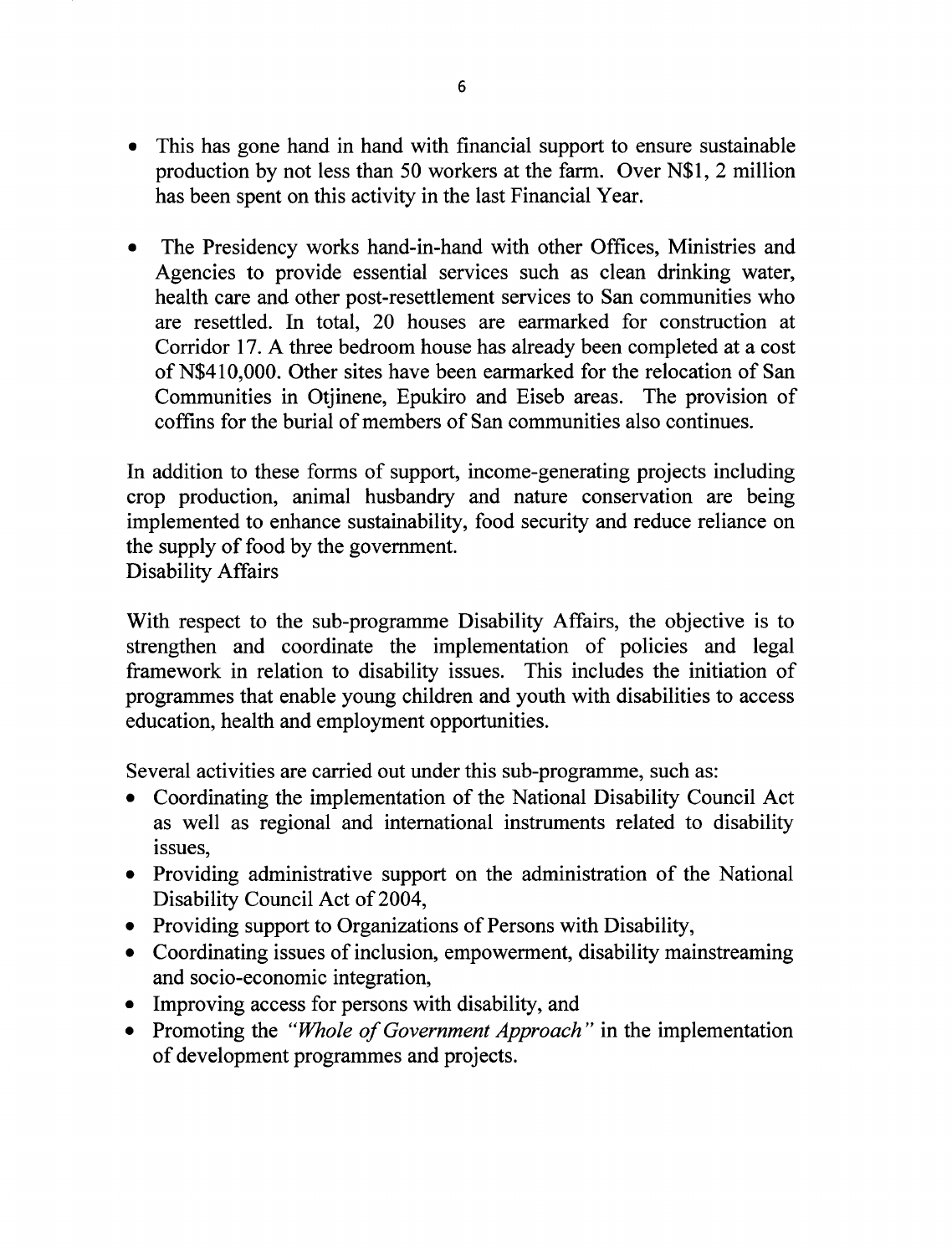Our aim is to ensure effective and efficient service delivery to people with disabilities, because we believe that disability is not inability and also because there is ability in disability.

Programme 3 - Protection of National Constitution

The bedrock upon which our Republic was founded is the constitution. Our "ninety (90) day miracle" is what sets Namibia apart as a country with one of the most progressive constitutions in the world. It is for this reason that our constitution is worthy of protection at all cost by all of us.

Under this programme, the Office of the President is allocated an amount of N\$80,858,000-00 (Eighty Million Eight Hundred and Fifty Eight Thousand) for operational purposes. For the office of the Vice President, the allocation is N\$9,155,000-00 (Nine Million, One Hundred and Fifty Five Thousand) also for operational purposes.

The main activities under this programme include:

- Execution of executive functions,
- Undertaking or hosting of State and Official Visits in order to strengthen and consolidate diplomatic relations with the international community, and
- Promoting trade, investments and economic Development.

Programme 04: Democracy Consolidation and Promotion

Namibia is a country governed on the basis of the rule of law. It is, therefore, imperative that we continue to promote and deepen democracy, good governance and peace and stability. This is best achieved through the effective and ongoing consolidation of our democratic institutions and system of governance. Programme 3 seeks to achieve exactly that. An amount of N\$13,098,000.00 (Thirteen Million and Ninety Eight Thousand) is allocated under this Programme as Operational Budget.

The objectives for this programme are among others to ensure that the Offices of Namibia's Former Heads of State are properly maintained and provided with efficient and effective support services. The main activities under the programme include but not limited to:

• Serving as Members of the Presidential Advisory Council,